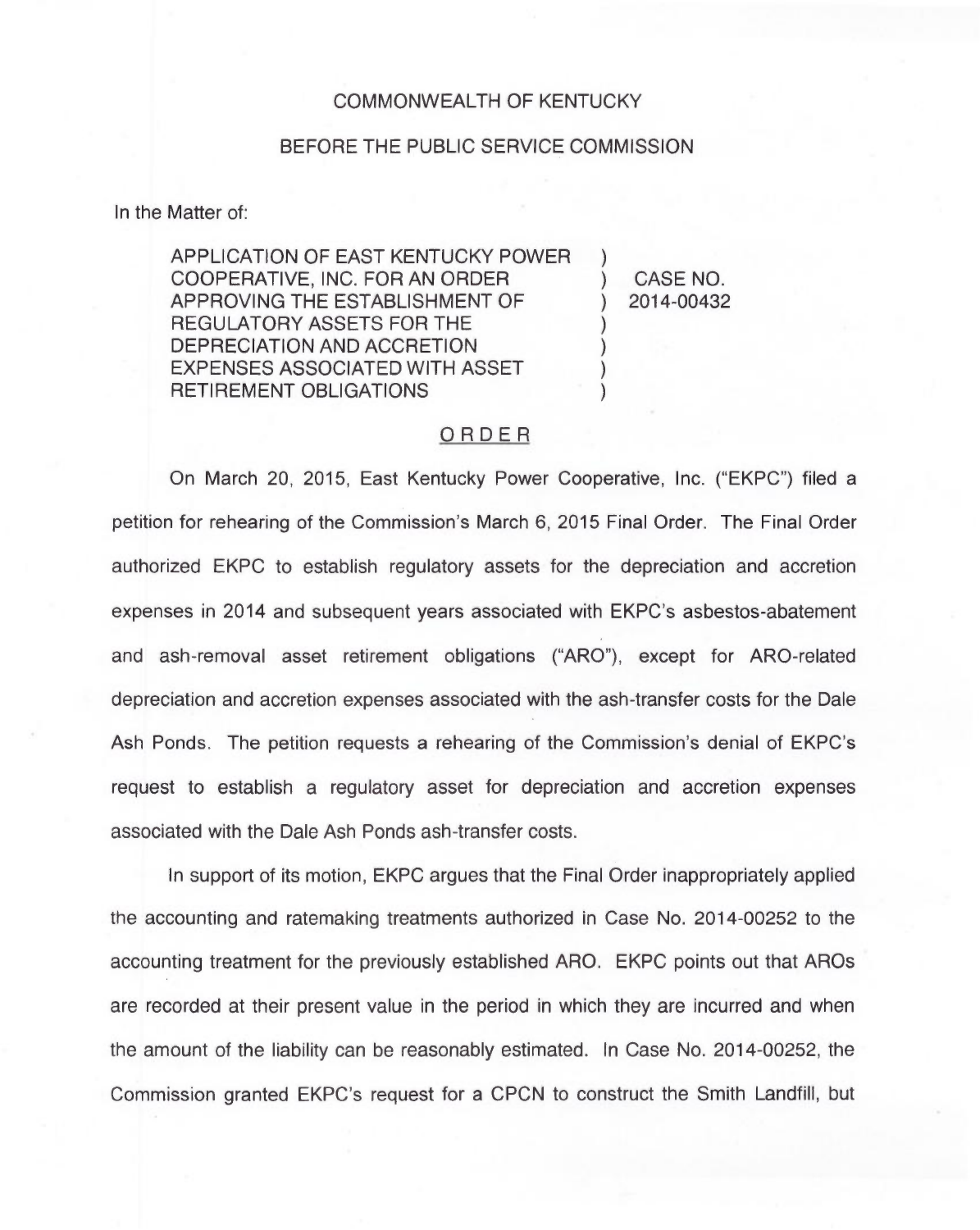directed EKPC to treat the Dale Ash Ponds ash transfer costs for ratemaking purposes as a non-capital expense. EKPC asserts that not being able to record a regulatory asset for the depreciation and accretion expenses associated with the ash transfer costs will result in a mismatch in expenses and revenues that will exist on its books for four years, which, consequently, would force EKPC to produce financial statements which tend to understate and then overstate its actual financial performance. As of December 31, 2013, EKPC had recorded on its books an ARO liability totaling \$32,238,032, consisting of \$5,127,906 in AROs associated with asbestos abatement and \$27,110,126 in AROs associated with coal-ash disposal sites. The ARO liability represents EKPC's best available estimate of the costs expected to be incurred to satisfy the legal obligation.

Consistent with the Rural Utilities Service Uniform System of Accounts ("RUS USoA"), EKPC maintains that it recorded on its books corresponding capitalized asset retirement costs in its utility plant accounts. The capitalized asset retirement costs are to be depreciated over the useful life of the related asset giving rise to the obligation. As previously stated, the corresponding capitalized asset retirement costs reflect EKPC's best available estimate of the expected costs. For 2014, and in compliance with the RUS USoA, EKPC recorded ARO-related depreciation expense of \$5,275,341 and ARO-related accretion expense of \$1,077,265. These amounts, which total \$6,352,606, were recorded in EKPC's 2014 financial statements. As a result of the Commission's decision, \$2,149,889 of the 2014 total ARO-related depreciation and accretion amounts of \$6,352,606 remained on EKPC's financial statements as an expense and resulted in a corresponding reduction of 2014 margins.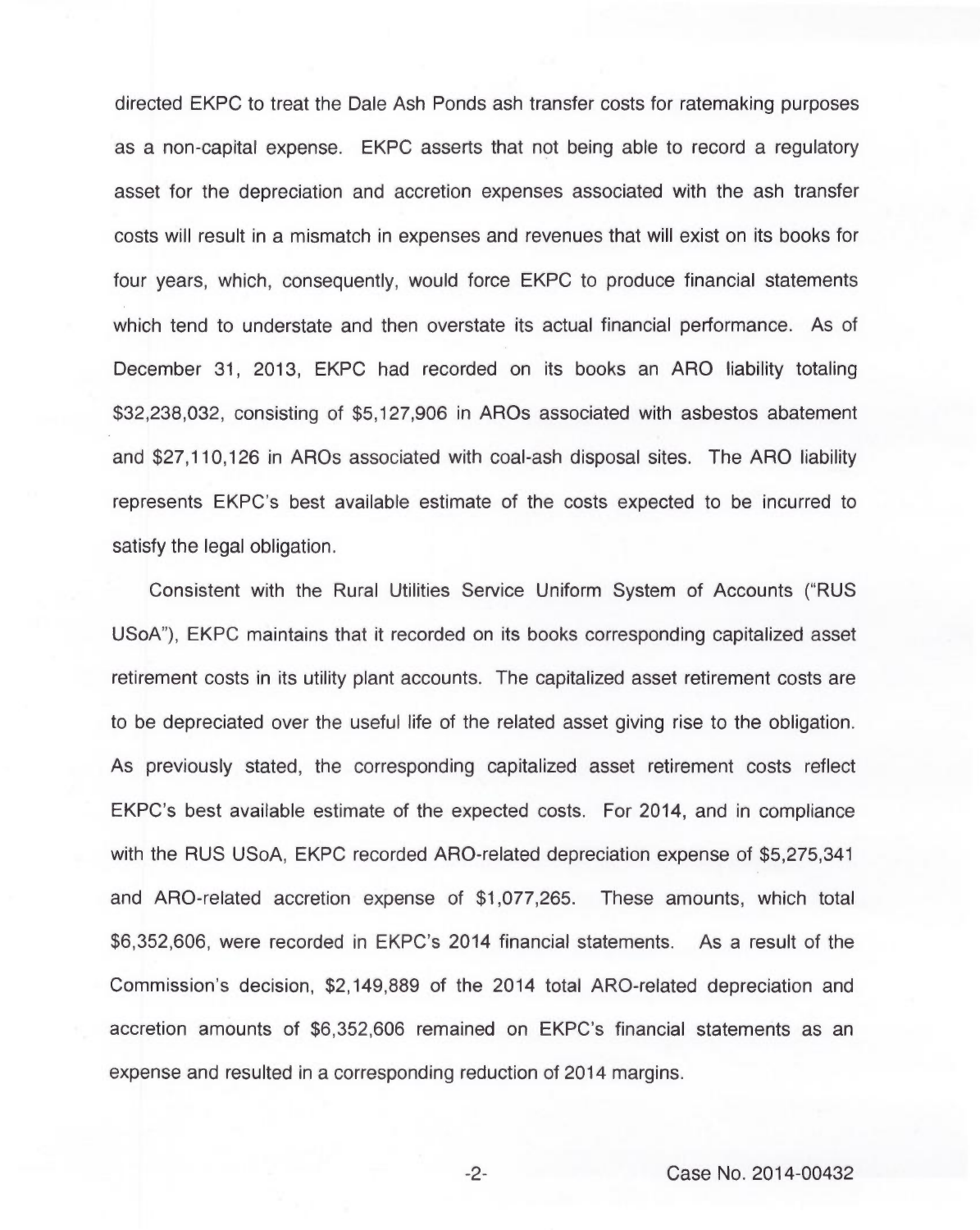EKPC contends that its request to establish regulatory assets for the AROrelated depreciation and accretion expenses was consistent with the RUS USoA definition of a regulatory asset, as well as that of the Financial Accounting Standards board Accounting Standards Codification Topic 980-410-25-2. According to EKPC, this suggests that a regulated utility should recognize a regulatory asset or liability for differences in the timing of recognition of costs associated with an ARO and collection of such amounts through rates if it is probable that such amounts would be recovered. EKPC further contends that the accounting for the ARO liabilities, corresponding capitalized asset retirement costs, and ARO-related depreciation and accretion expenses constitutes a set of transactions that are distinct and separate from the accounting and ratemaking treatments authorized by the Commission in Case No. 2014-00252. EKPC notes that the ARO liabilities and corresponding assets have already been recorded on EKPC's books for accounting purposes. EKPC maintains that the denial to establish a regulatory asset for the ARO-related depreciation and accretion expenses associated with the ash-transfer costs would result in a mismatch of ARO-related depreciation and accretion expenses and the revenues associated with the recovery of actual Dale Ash Ponds ash-transfer expenses. EKPC states that the previously mentioned \$2.15 million mismatch for 2014 will similarly impact its 2015 financial statements and margins at the same level. Subsequent mismatches in expenses and revenues would occur in 2016 and 2017.

EKPC also requests rehearing and clarification of ordering paragraphs 4 and 5 regarding the requirement to file annual updated ARO calculations and the reporting of any increases of 10 percent or more in the ARO balances, respectively.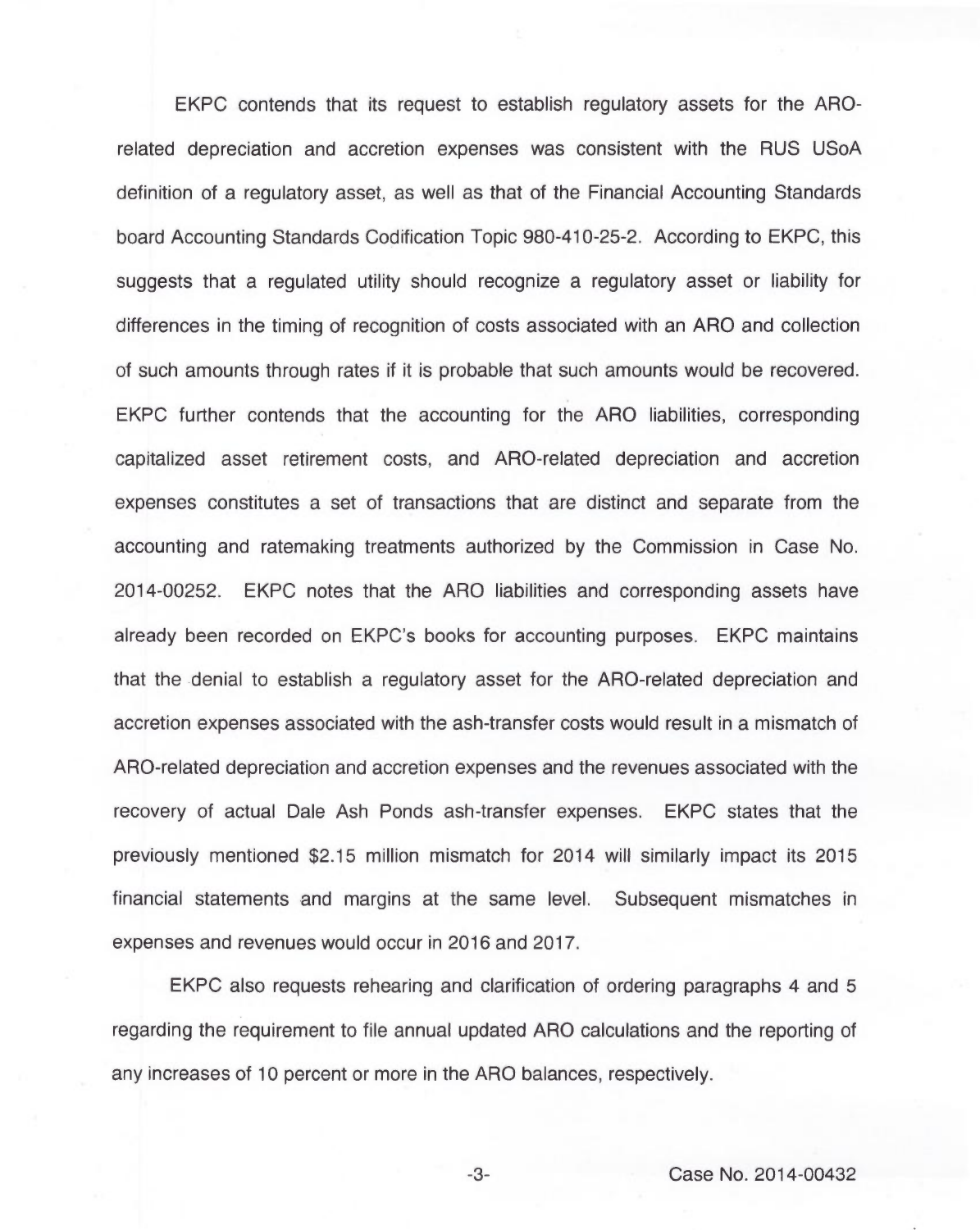Having reviewed the petition and being otherwise sufficiently advised, the Commission finds that EKPC has raised a number of issues regarding the appropriateness of certain findings and conclusions set forth in our March 6, 2015 Final Order. A more fully developed evidentiary record will enable us to determine the merits of EKPC's issues and whether changes are required to our March 6, 2015 Final Order. For these reasons, EKPC's petition should be granted. The Commission also finds that a limited procedural schedule should be established to process the rehearing issues.

IT IS THEREFORE ORDERED that:

1. EKPC's petition for rehearing is granted.

2. <sup>A</sup> limited procedural schedule consisting of the following dates shall be established.

a. All rehearing requests for information to EKPC shall be filed no later than April 27, 2015.

b. EKPC shall file responses to rehearing requests for information no later than May 11, 2015.

> By the Commission ENTERED APR O8 2015 KENTUCKY PUBLIC **FRVICE COMMISSION**

AT Executive/Director